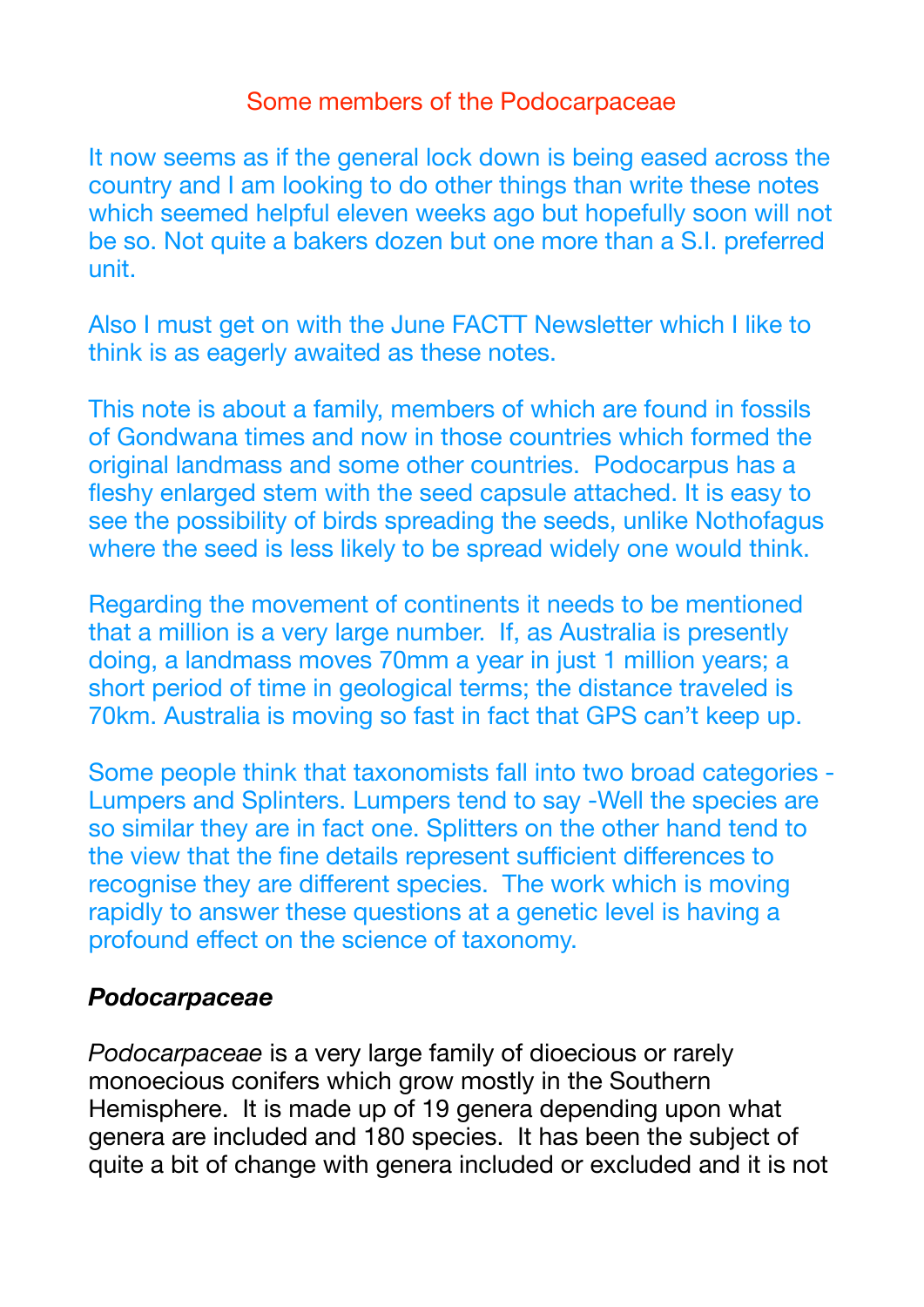settled yet. *Podocarpus* is derived from pous Gr. for foot and carpos fruit referencing the fleshy stalk of the fruit.

The largest of the genera is *Podocarpus* with about 90 species. *Dacrydium* has 21 species. Most members of the family are found in the Australasian region from New Zealand to SE Asia. Many species do not have a wide distribution. Some of the genera are found in India, Japan, China, Africa, and Central and South America.

Although a very large family it is far less well known than the other two big families the *Pinaceae* and *Cupressaceae.* This is largely due to the fact that there are few commercial species and perhaps being tropical they were of little interest to European botanical gardens in earlier times. Although there are exceptions such as the slow growing Huon Pine.

There are 7 genera and 16 species growing in Australia. They are:-

**Prumnopitys** 9 species 1 endemic to Australia. It extends from Australia, New Zealand, New Caledonia to South America.

*Sundacarpus* 1 species which grows in Australia to Tropical Asia.

*Afrocarpus* 6 species from central and Southern Africa. 1 species widely cultivated in Australia and naturalised in Sydney.

*Podocarpus* 94 species growing in Australia New Zealand Asia and pacific tropics to Nepal, China and Japan Southern and central Africa South and central America, Cuba and Mexico.

*Microcachrys* 1 species growing in Tasmania.

*Lagarostrobos* 1 species growing in Tasmania.

*Microstrobos* 2 species 1 in Tasmania and the other in the Blue Mountains NSW.

*Phyllocladus* 7 species which grow in Tasmania, New Zealand, New Guinea, Borneo and the Philippines.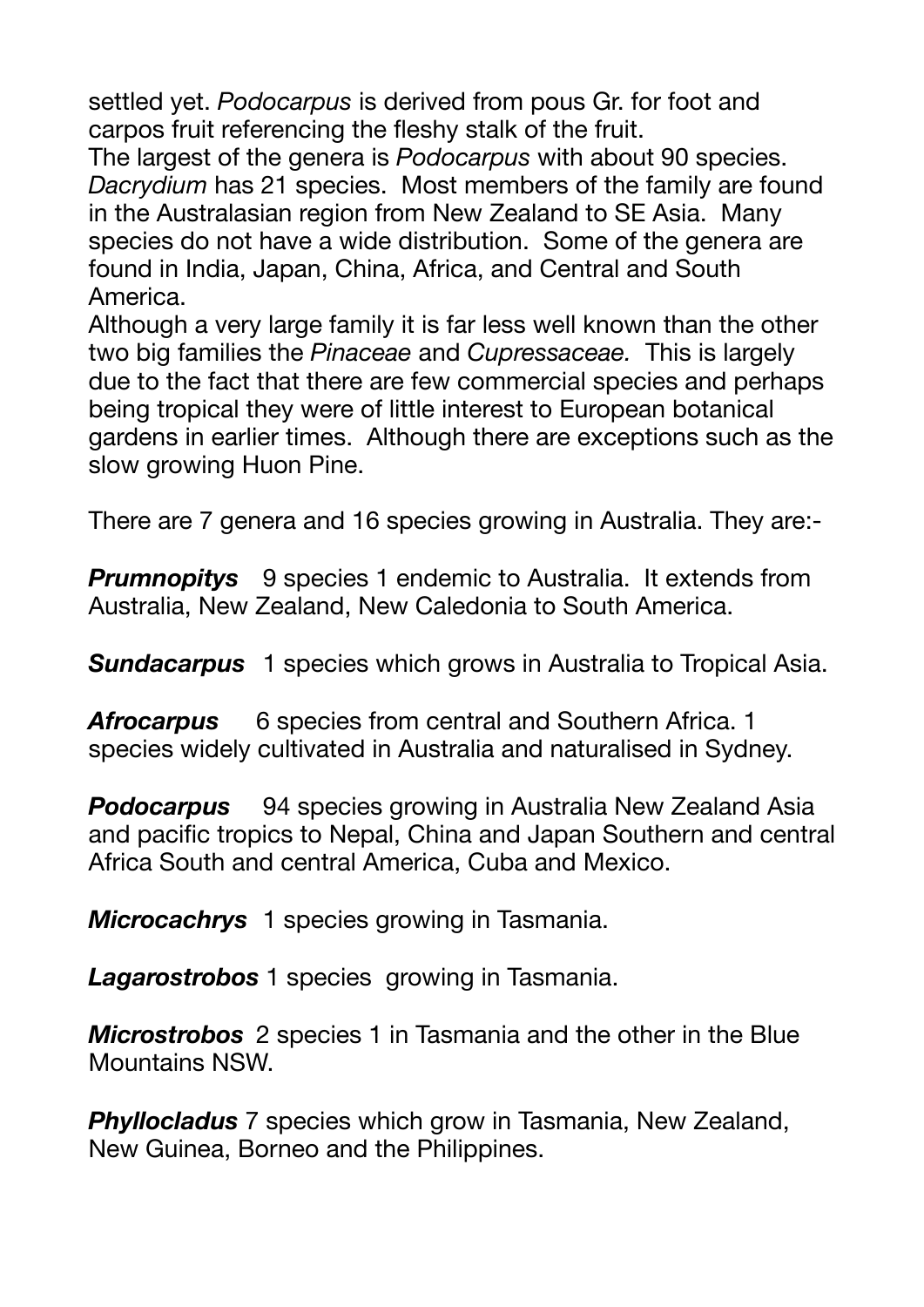# *Lagarostrobos franklinii*

*Lagarostrobos franklinii* was first named by the younger Hooker as *Dacrydium franklinii* in 1845 in honour of Sir John Franklin (1786-1847) naval captain and Governor of Tasmania. It was placed in the Genus *Lagarostrobos* by Christopher John Quinn (1936 -) an Australian botanist, in 1982. The name is derived from lagaros Gr. loose and strobos cone. It is a genus of only one species.

Huon Pine is a dioecious tree which grows to 30m in the temperate rainforest of Tasmania from sea level to about 750m. The wood is soft, fissile, oily, even grained and extraordinarily durable. For these reasons it was heavily exploited in the early days of European settlement for such things as boat building. Convicts on Maria Island would have known it well. Due to its slow growth and appeal to wood workers it is now only available in small parcels for carving and small items. Interestingly logs which have lain under water in some of the dams are being raised and utilised for this trade.

## *Microstrobos niphophilus M. fitzgeeraldii*

Both are small shrubs to 2m M. niphophilus grows in wet subalpine sites in Tasmania and M. fitzgeraldii is a rare species growing in the Blue Mountain on a few rock ledges on a southerly aspect with spray from waterfalls.

## *Phyllocladus aspleniifolus*

*Phyllocladus aspleniifolus* is the only species of the family *Phyllocladus* in Australia it was named by *Jacques Labillardiere* in 1845. phyllon Gr. leaf and klados a branch and *aspleniilolus* after *Aspleniuma* fern and folium L. leaf. The common name Celery-Top Pine is indicative of the small branches resemblance to celery. Celery Top Pine grows to 30m in Western Tasmania. The wood is light cream to very pale brown, is durable and works well. It is in quite short supply having been over exploited in the past and is now only used for smaller items and peeling.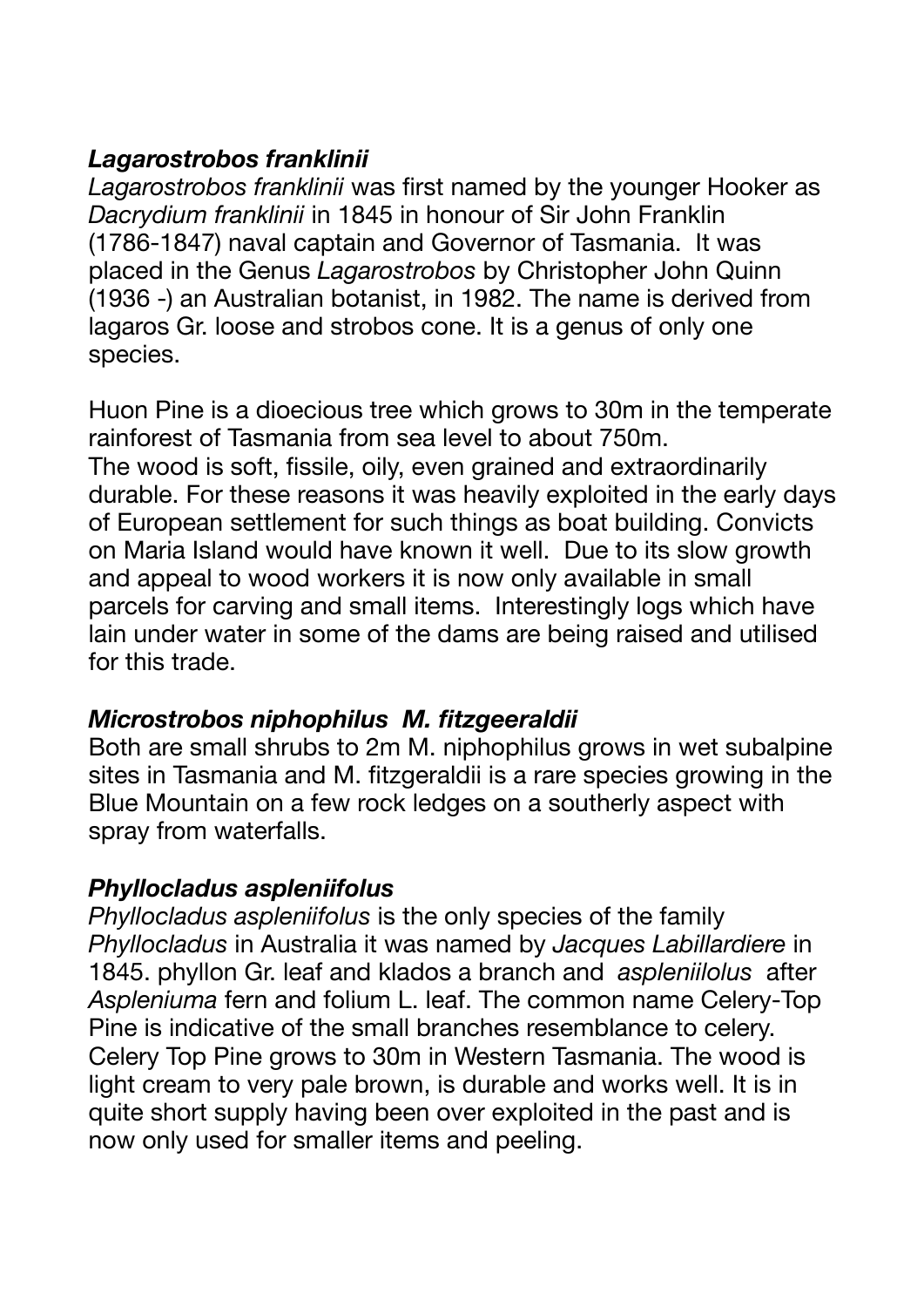# *Podocarpus*

*Podocarpus* is the largest genus by far with about 94 species. It has 2 sub genera *P*. subsp. *podocarpus* and *P. s*ubsp*. foliolatus*

### *Podocarpus elatus*

*Podocarpus elatus* was named by Robert Brown (1773-1858) The name of the genus has been referred to under the Family name and *elatus* is L. lofty tall refers to the height of the tree which can grow to 40m. It grows from Nowra to the NSW border with a number of isolated stands in Queensland preferring the coastal lowlands. Brown Pine either refers to the bark or the colour of the wood and pine as it has a pine appearance.

The wood is durable works well and used for furniture, boatbuilding, and piles in salt water.

# *Podocarpus grayii*

*Podocarpus grayii* or grayae was named in honour of Netta Elisabeth Gray (1913-1970) by David John de Laubenfels (1925-2016) in 1985. Laubenfels was an American expert on tropical conifers. Gray was also an American who studied the family in the 1950's. Unsurprisingly Netta was a woman so the name should end ae but is also sometimes i. This convention may have gone the same way as aviatrix.

The type specimen from upper Parrot Creek on the Annan River Cape York Peninsular was collected in 1948 by Leonard John Brass (1900-1971) Brass was born in Toowoomba and worked for some time in America becoming a citizen in 1947. He returned to Australia in 1966.

It is a tree which grows to 30m growing in coastal rainforest on Cape York Peninsular and small stands on Mount Elliot near Townsville as well as western Arnhem Land in the NT.

## *Podocarpus lawrencei*

*Podocarpus lawrencei* was named by the younger Hooker in 1845 in honour of Robert William Lawrence (1807-1833). Hooker stated in 1845 that

*'I have been anxious so far as materials exist for that purpose to record in this Natural Order the names of those individuals who have done most for the Botany of this island. Since the days when Mr. Brown collected his*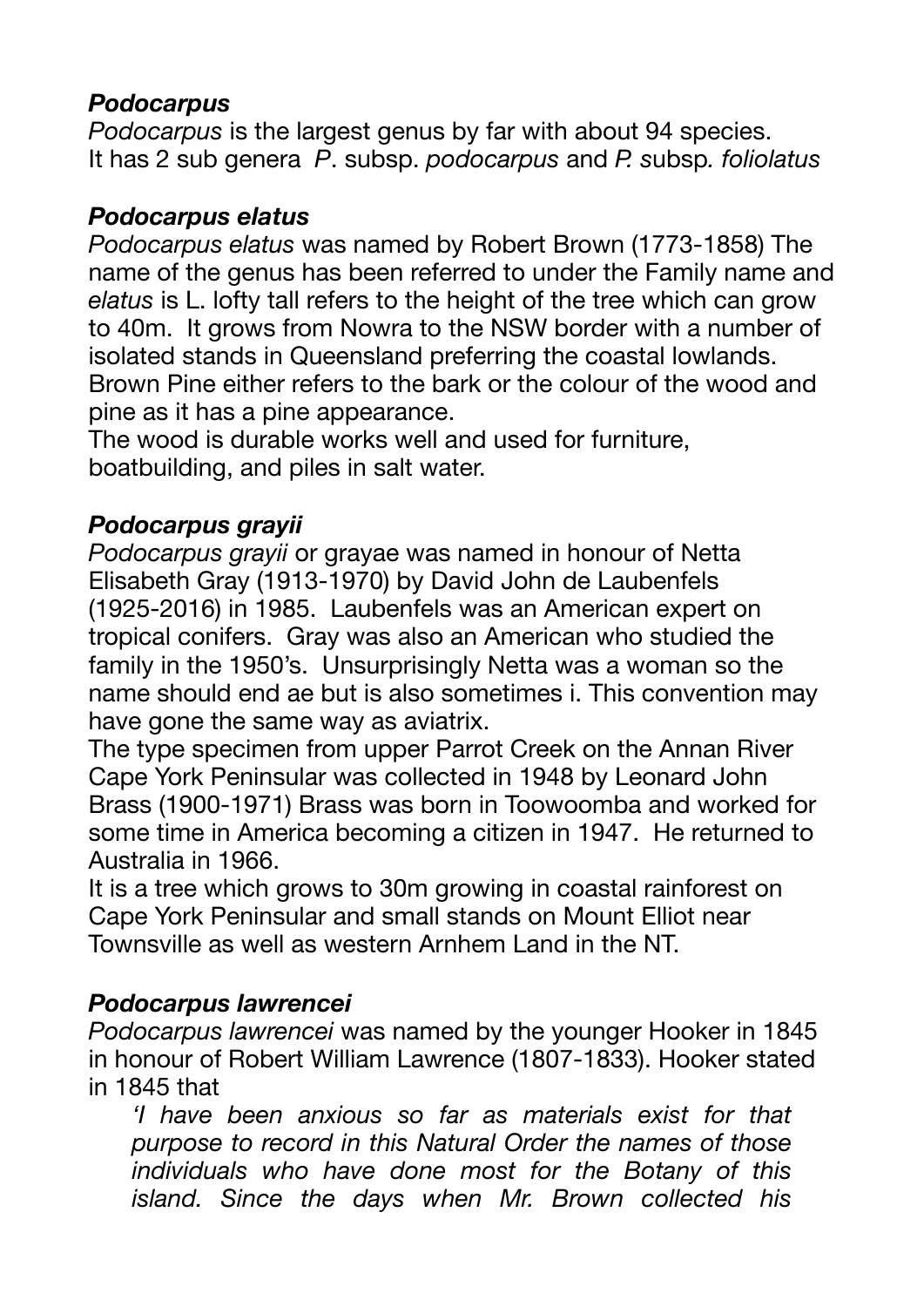*extraordinary herbarium, and first brought to light a host of Tasmanian plants in the 'Prodromus Florae Novas Hollandiae,' there has been no more successful Botanist for the time than the late Mr. Lawrence, who commenced forming a herbarium of the whole island, a work which Mr. Gunn has almost concluded'.* 

Plum pine is usually a small shrub growing to 4m but in Victoria it can reach 20m. A dioecious species with attractive red 'fruit' which gives it the common name. It grows on screes and ridges in alpine and subalpine areas of south-eastern NSW, ACT, Eastern Victoria and Tasmania.

#### *Prumnopitys ladei*

*Prumnopitys ladei* was first named *Podocarpus ladei* by Frederick Manson Bailey (1827-1915) in 1905. The name honours Frank Lade (1868-1948) a social reformer and Methodist preacher who was active in creating the '6 o'clock swill' in S.A. The *Australian dictionary of Biography* records that- His repartee was spontaneous and entertaining: an interjector once called, 'You're not a producer, Lade, you haven't produced anything'. 'Yes, I have', replied Lade. 'I've produced this crowd, and I doubt if you could do that.'

Later the species was put into *Prumnopitys* by *David John de Laubenfels* in 1978.

It is a rare species growing in north-eastern Queensland in granite derived soil on Mount Spurgeon and Mount Lewis. It is slow growing but can reach 25m. The bark is smooth reddish brown and shed in thin scales. The seed is about 25mm long 15mm in diameter and purple to black at maturity.

Brown Pine is dioecious and has a very small distribution but is of considerable interest as a horticultural plant. It has an attractive glossy green foliage, erect form, attractive purplish seed, is easily propagated, and surprisingly for a tropical species can survive in cooler areas such as Canberra. It can be seen in the ANBG. Therefore it has considerable horticultural potential. The wood is useful but not in anyway commercial. It is on the list of endangered species.